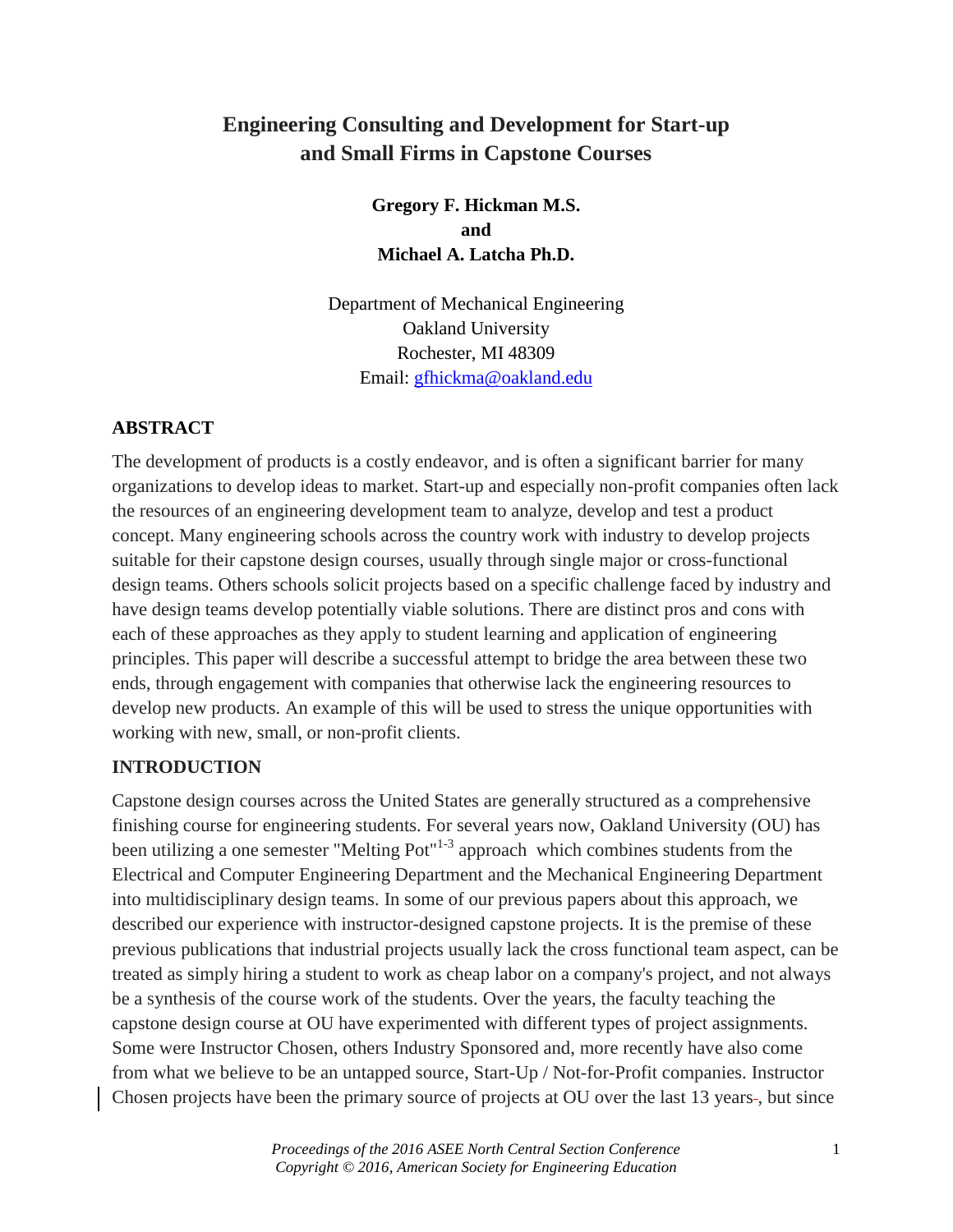the Winter of 2015, project assignments have moved to a mix of the three described above. Some of these changes have been driven by the fact that in the Fall of 2014, the School of Engineering and Computer Science at Oakland University moved into a new Engineering Center (EC). This new facility contains a new dedicated workspace, the Senior Design Lab (SDL), which now provides students with easy access to design and manufacturing tools that were heretofore not readily available to them. in the SDL students have permanent access throughout the semester to a workstation consisting of a computer with CAD, CAE capabilities as well as electrical and mechanical modeling tools taught throughout the curriculum. Additionally, these stations have electrical test equipment such as power supplies, multi-meters, function generators and oscilloscopes. Students have access to a full machine shop containing both manual and numerically controlled milling centers, laser cutter, water jet and welding capabilities.

In this paper we describe the pros and cons of each type of capstone project (Instructor Chosen, Industry Sponsored and Startup sponsored). A comparison of the student advantages from one source of another will be discussed, as well as the benefits to the field, community and industry.

## **INSTRUCTOR CHOSEN PROJECTS**

In the Instructor Chosen Project arena, the choices of projects is only limited by the imagination of the instructor. Often projects may be chosen without previous exploration by the instructor of potential solutions to the problem described, allowing students to come up with a variety of creative solutions to the problem. As an example, a project that was assigned for the Fall 2014 semester was a part-counting apparatus. In industrial assembly plants, small parts, specifically fasteners, are used throughout the assembly process. These parts are usually presented to the worker in boxes with enough fasteners to allow for multiple assemblies. When an assembly operation requires a certain number, say three, of a particular fastener the worker will reach in the box and grab a few fasteners. The number taken may be greater than the desired quantity (these extra parts are often discarded to the floor), or less than the quantity needed (requiring the worker to either fetch the remainder or not complete the assembly). Each of these situations is a form of waste in the assembly operation.

In an effort to eliminate this waste, the students were to build an apparatus capable of precisely counting and delivering the correct number of fasteners. The device was to be designed such that it could be reconfigured to handle different types of fasteners across the assembly plant. While not a direct industry-sponsored project, the societal impact of this particular project which is targeted at eliminating waste is very poignant. Students were free, as with any project, to take their own path to satisfy the requirements of the project.

These types of projects allow instructors to tailor the specific problem statement to the makeup of the student population and to test the exact skills that have been acquired by the student body throughout their education, which can be a powerful tool for ABET assessment. At Oakland University this was critical as students came from both the electrical and computer engineering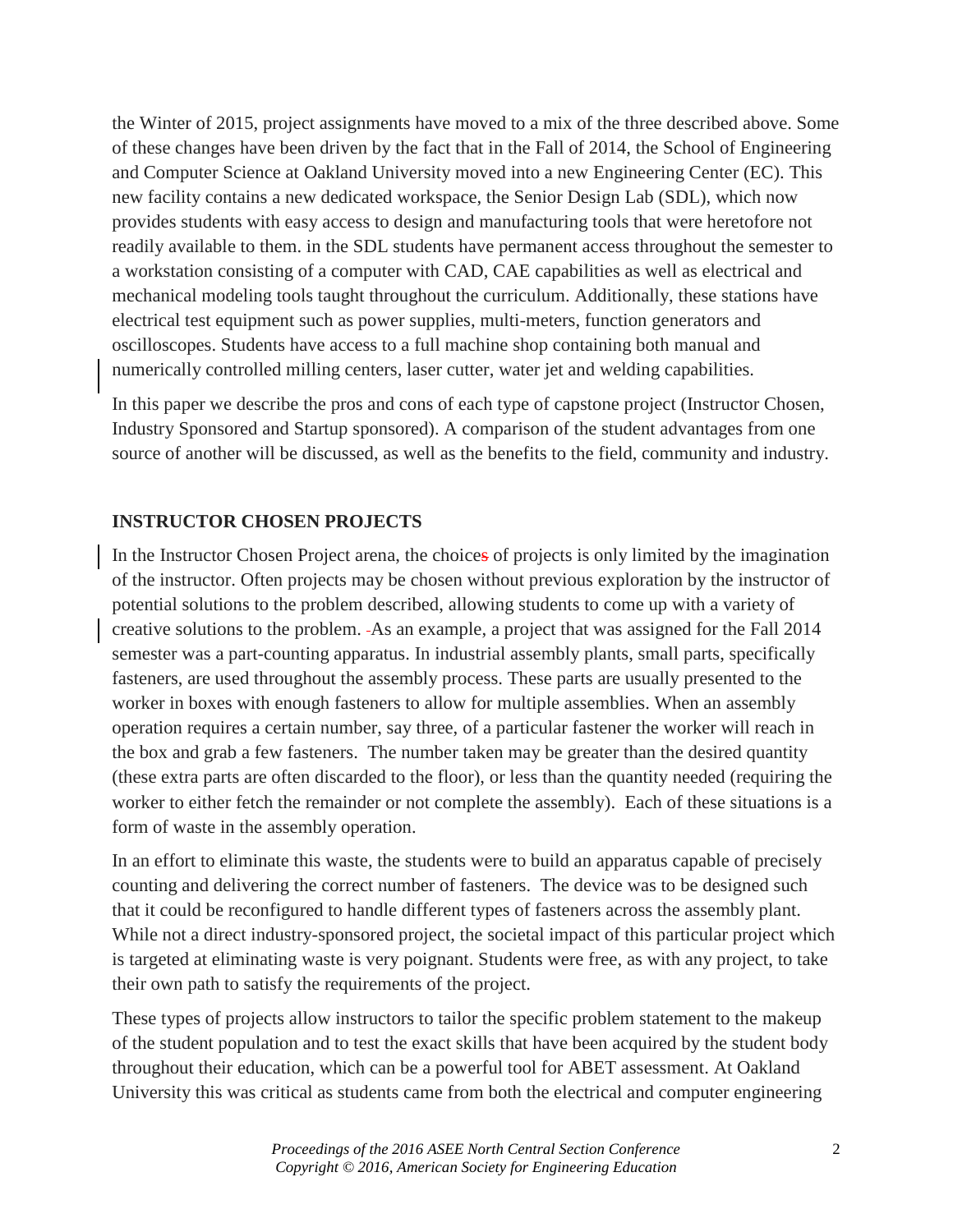as well as the mechanical engineering departments. Additionally, students are usually presented with a problem that the instructors do not have a solution for which allows both the student and faculty to see the evolution to an engineering design. The main drawback of this approach is the requirement for instructors to construct a new problem every semester. This has so far not been an issue at Oakland University, but it is a definite possibility.

# **INDUSTRY SPONSORED PROJECTS**

Industry sponsored capstone projects exist at most universities around the country. These types of projects offer industry a design resource at low cost, as well as an opportunity to give back to the educational community by funding them. These projects can range from low cost projects such as improving existing production equipment to large scale multi-million dollar projects. By finding sources of design projects in industry, instructors are freed from the need to develop a problem to solve and instead can focus on working with industry contacts to help solve their problems. At Oakland University these types of projects have been hard to incorporate into the program, due to the time constraints of a one semester course. Additionally problems for industry are not always cross functional in scope, which can be an issue with the "Melting Pot" structure of the senior design experience at OU.

Industrial sponsored projects offer students the opportunity to work on a real industrial problem, thereby having a sense of satisfaction that the solution derived by their teams has a real world impact. Engagement between students and corporate employers provides valuable corporate experience to students. Opportunities for informal evaluation of potential employees abounds, and the companies that fully engage in the experience report high satisfaction with the process.

These types of projects can also lead to a more rigid and proscriptive design experience, and can lead to conflicts between sponsors and students. As an example, some automotive companies require that students employed by them only work on projects sponsored by the company itself, or on a project that is non-industry sponsored to begin with. This limiting factor can be a hindrance to assigning students to teams, particularly at OU where many of our engineering students work as interns in industry throughout the academic year. Another conflicting matter is the need for non-disclosure / non-compete documentation required by sponsors. The interests of the sponsoring company are to protect the work performed as their intellectual property (IP), a complication not present in instructor-assigned projects.

# **START-UP / NOT FOR PROFIT COMPANY SPONSERED PROJECTS**

Like industrial sponsored projects, projects performed for start-up and/or non-profit (SNP) companies offer a rich source of interesting projects, may or may not be cross functional in scope and have the potential to have the same IP issues that corporate sponsored projects present. There is an advantage, however, to working with these types of companies that is quite different from working with well established industrial partners. The typical SNP company often will lack an engineering department and standard practices. Teams working on these projects end up being the engineering department for the sponsor, operating much like a small engineering firm. IP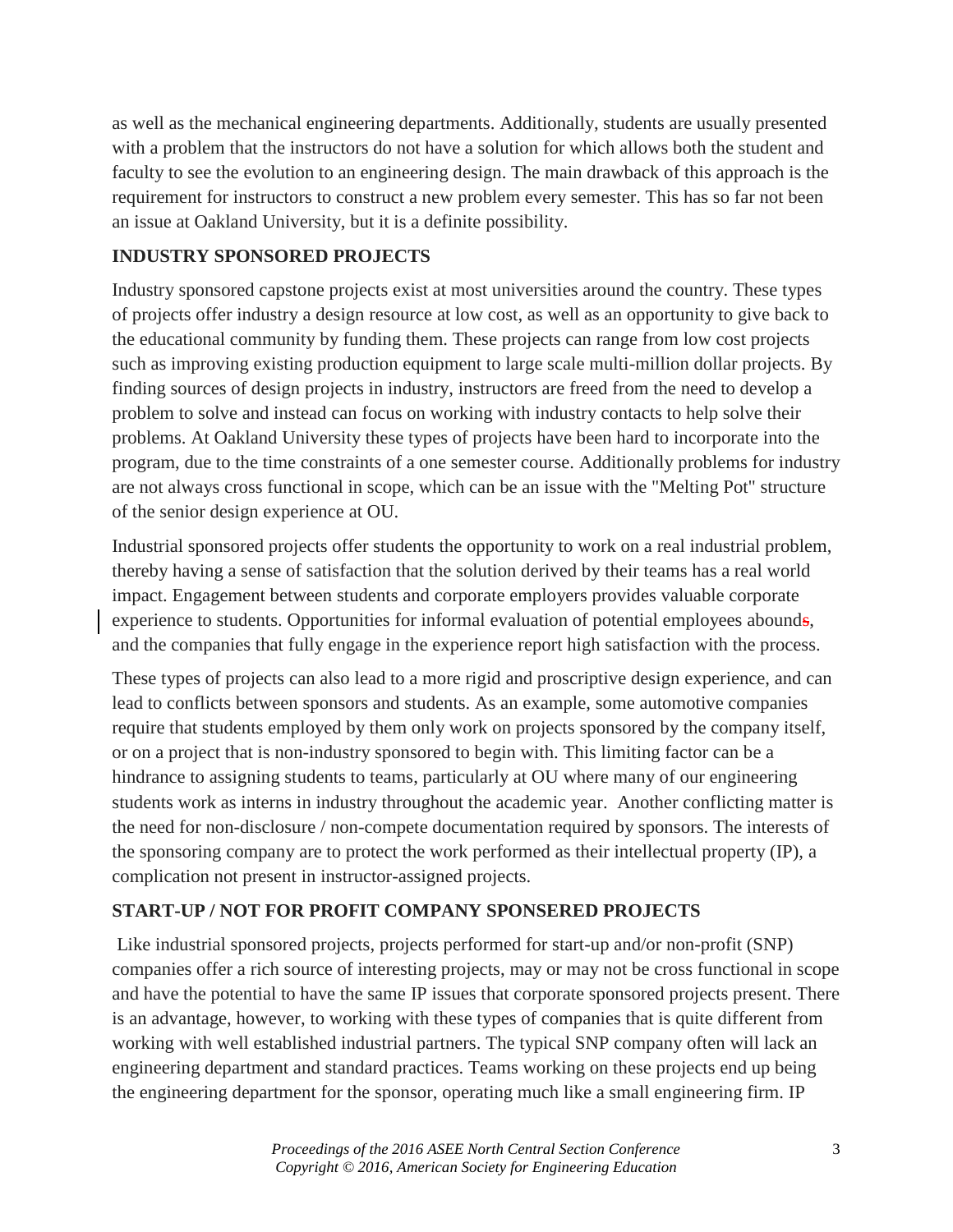issues with these companies can be easier to handle with solutions ranging from students presumed, split and sponsor presumed types.

It was in the winter semester of 2015 that the first of these types of projects was instituted at Oakland University. Working with the Leader Dogs for the Blind, a non-profit organization, students were divided into teams to work on one of three problems. The first problem was development of a transportation heating crate to maintain the body temperature of an entire litter of puppies during transfer from host family to the medical staff. The second project was a dog transport lift, which could be used to transfer full grown animals from surgery to their kennels located in the facility. The third project was the development of a new lifting/tilting operating room table and positioning box to be used by the medical staff to perform surgeries on the animals.

This last project, the surgical table, is a good example of the IP issues that can arise. Subsequent to the development, construction and delivery of the tables, a veterinary supplier expressed interest in manufacturing and selling the design. Since no prior formal agreement was in place, the students were the primary owner of the IP, with Oakland University a secondary partner since they supplied funds and resources for the development of the designs, and the client a tertiary partner. Formal legal assignments of the IP rights are necessary to move forward with the manufacturer. This was the setup agreed upon at the project inception, and is of benefit to both the student and the sponsor.

Developing these multidisciplinary products by the sponsor would be a difficult undertaking with any other source. Being a non-profit organization, there exists no engineering department and to develop a solution would require an outside engineering design firm and manufacturer. This would be prohibitive for such an organization -and would therefore probably not be pursued. By working with student teams, many concepts could be explored, combined and an evolutionary design developed by having multiple teams addressing the same problem set. This is of advantage for both parties, with the students developing real world solutions and the sponsor gaining access to a resource otherwise unavailable to them.

Another example of this type of project is one that was explored in the fall 2015 semester. The senior design instructors were approached by a start-up company in the Oakland University business incubator. This firm is in the process of developing new storage battery technology focused around inexpensive and relatively safe sodium as an electrolyte. Once the considerable technological hurdles are surmounted to develop the battery cell, several hundred cells need to be constructed, assembled together and taken through several hundred charge and discharge cycles in order to demonstrate their safe and efficient operation. The company did not have the requisite engineering expertise to develop such an experimental apparatus. Two design groups explored alternative designs for this test enclosure, through entirely parametric and scalable parameters since the cell details were not yet fully solidified. The final design was a consolidation of the alternatives, and full parametric CAD models and their costs to construct and operate were delivered to the client.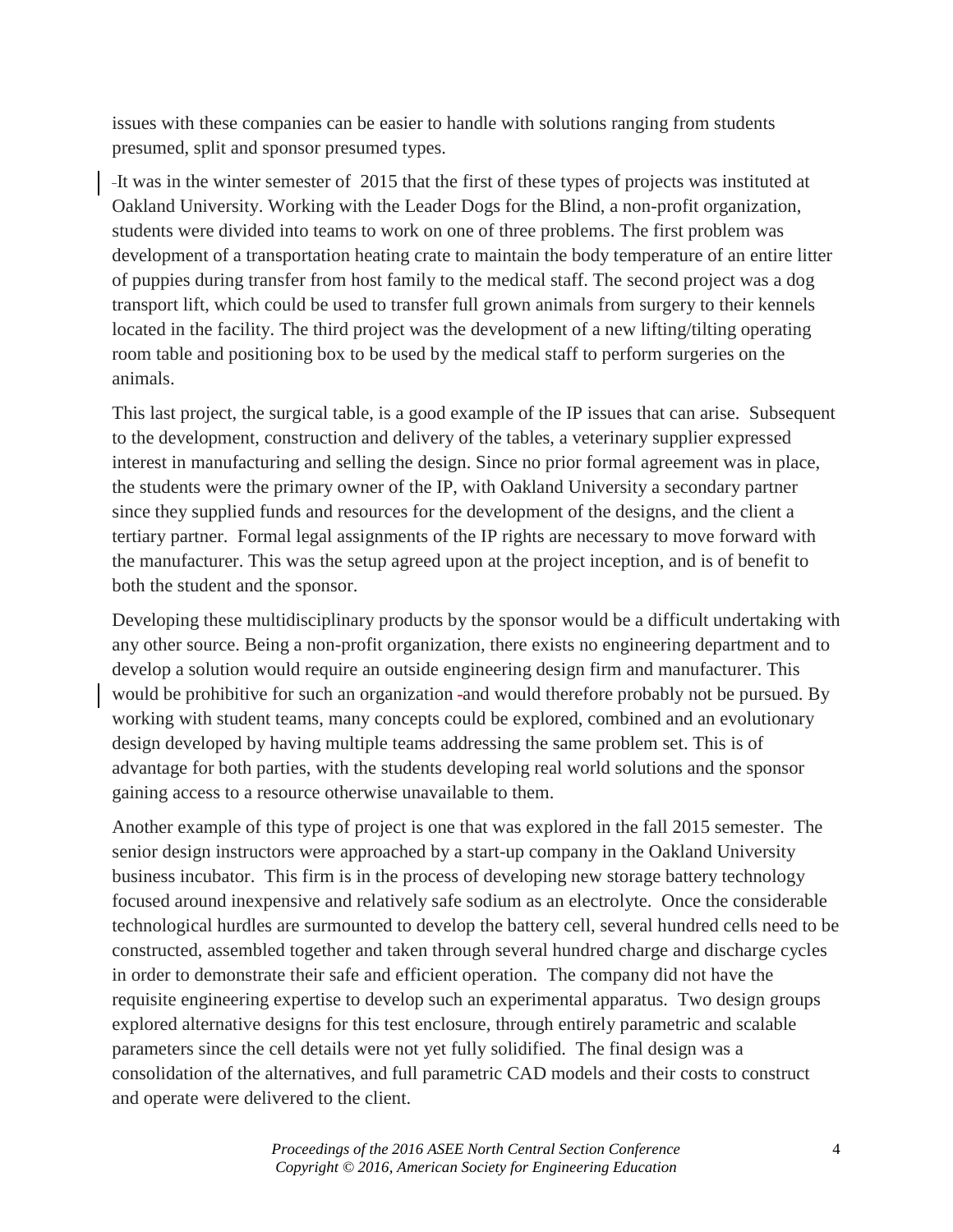In the winter 2016 semester, two more small businesses are participating with projects. One involves a newly patented type of battery technology where the battery itself is "stimulated" with specific pulses of electrical energy during charge and discharge, with reported increases in both of 30%. Students are exploring ways to reduce this stimulation to an adaptive, automated operation that can apply to any type of battery. The other involves an Internet-of-Things (IoT) company that is interested in reducing the amount of data necessary to upload as things (buildings, bridges, machine tools, etc) are monitored, yet still retain sufficient information to make important decisions concerning their operating status. A team of students is currently instrumenting a small bench-top metal lathe and will generate the data stream cloud-path, under normal and abnormal cutting conditions, with the goal of identifying the minimum signal components to retain in order to still provide meaningful diagnoses of adverse conditions.

### **CAPSTONE AT OAKLAND UNIVERSITY – MOVING FORWARD WITH SNP's**

Oakland University's capstone course for engineering majors is unique in many different ways. This includes it being a cross functional course, restricted to a one semester experience, and having working students that may restrict the choice of projects they can work on and so on. With instructor selected projects these challenges are easily addressed, and is the primary reason for that method being utilized at OU in the past. Industrial sponsored projects are much harder to incorporate into the course as they often times have one or more restrictions to the "Melting Pot" concept of the OU capstone course. SNP's on the other hand offer an alternative that can address some of the concerns in regards to industrial sponsored projects.

There are two business incubators affiliated with Oakland University. The purpose of these institutions is to accelerate the development of new businesses and offer guidance and resources that would be otherwise unavailable, cost effectively, to these start-up companies. Having access to an engineering team benefits both the company sponsor as well as the students of Oakland University. Students gain knowledge and practice working with a customer, that often times has different goals than the instructors for the project. Students are also provided with an opportunity to apply engineering principles to solve a real world problem and a feeling of accomplishment that it will be instituted in the real world. Additionally, Oakland University faculty and staff gain the opportunity to build working relationships with new customers and can help foster growth of its engineering community reach.

SNP's are an exciting new source for design projects, that until recently was untapped market at OU. The advantages to all involved parties is an ultimate win for everyone involved. Small companies, not for profits and even inventors can gain access to an engineering department that otherwise would be cost prohibitive to them. Students gain knowledge of the entrepreneurial process as well as applying the engineering expertise to solving a real world problem. Faculty are introduced to new opportunities to engage with the community. Moving forward it is readily apparent that SNP's represent a great source of projects for OU's capstone course.

#### **REFERENCES**